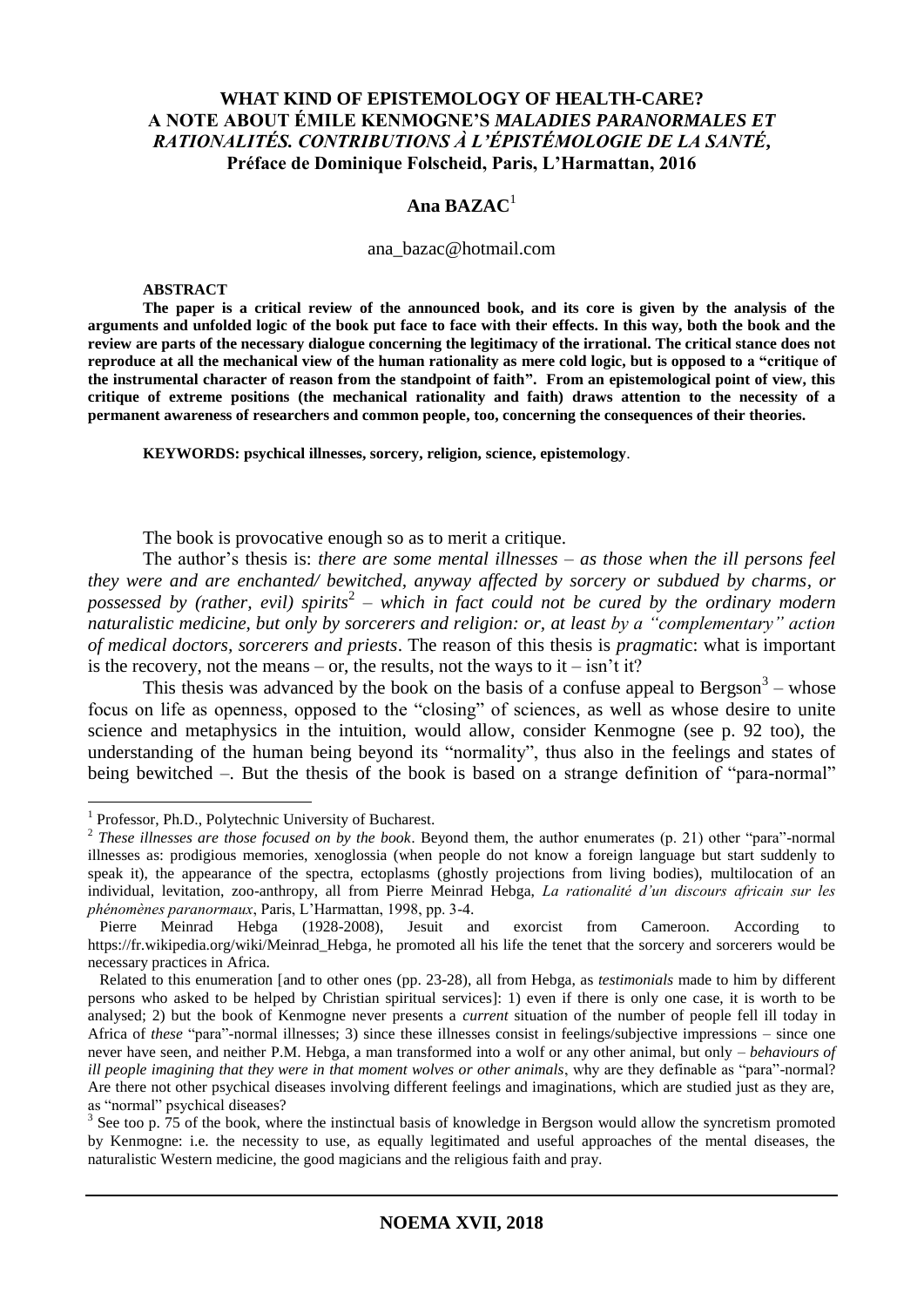illnesses which are, according to the author, just (and only) the above-mentioned *feelings of being enchanted, possessed, subdued by spell-work*; all of these feelings being the *symptoms* of the deep beliefs of the ill persons that the sorcerers would have been the causes of their illness.

To say it frankly and with a sentiment of embarrassment, the *arguments* of the book – intended to come from the standpoint of philosophy, and concretely, of epistemology – seem to be constructed from a rather absolute exteriority both to the present science and the present epistemology. Because the book supposes that:

*1)* The "para-normal" symptoms ("the spirit came into the body" of the unwell person, the doubling of its personality, the alteration of its personality) would not be accounted by the modern psychiatry; *but certainly, they are*; as it is well-known, the modern medical science, and obviously, psychiatry take into account the *subjective* symptoms and feelings; just that these symptoms and feelings are "translated" – *as every cognitive process, and obviously scientific approach, do* – into more known and logical concepts, usable in medical theories and treatment plans. Why would the above feelings of being possessed etc. be impossible to being seen as *psychical exalting determined by external causes and influences, and/or as cognitive dissonances generated by inimical and absurd conditions, and which, all of these exalting and dissonances (so, felt at psychical and cognitive levels), are felt as hits by the persons who intend to "compensate"/avoid them through passing-by and fantasy? Are the above feelings and individual psychical strategies of compensation and countering not similar to the imagination of a sane person*<sup>4</sup> *who is absolutely convinced that he saw this or that, because this or that was logical and thus, expected? And even though the abovementioned ill persons react to the sorcerer/priest and they feel better/think they feel better, becoming calm and confident they were cured, this fact cannot be regarded as an argument to consider the incantation/exorcism as equally respectable as the scientific lines of treatment. For example, there is the ancient (and persistent enough<sup>5</sup>) motif or idea of evil eye in many cultures – and in Romania, at least, the popular countering measures used by women* 6 *have become a banal habit – but no researcher considers these measures as treatments against the bad influence. All these beliefs and habits are historical, and even those women who today practice automatically the habit to counter the bad influence, regard this habit only as a "supplementary" means to assure the wellbeing of the child etc<sup>7</sup> . As we know, the beliefs are cardinal in and for the actions and deeds of humans: they are convinced of the truth of these beliefs in their deep-down, and thus the beliefs are strong mobilising factors. But at any rate, the beliefs of women are considered by researchers only from an anthropologic viewpoint and as a technical cognisance in the patient-doctor dialogue and about the psychology of patients, and never as physic against the physical and psychical troubles: even though the medical treatment supposes – and requires – the work with the beliefs and the transformation of these beliefs; for example, the beliefs of some ones that the blood transfusion would be forbidden by God is not deemed by researchers as a basis to not proceed blood transfusion and to let the cure of the disease be restored by faith;*

<sup>&</sup>lt;sup>4</sup> My intention was not here to keep attention on the continuum healthy state-disease, but on the pattern of imagination, and more, of imagination that is not aware of it and sees the imagined things as perfectly real.

 $<sup>5</sup>$  This persistence of this belief is due to the real electrophysiological signal that generates the consciousness of being</sup> stared at. See Colin Andrew Ross, "Hypothesis: The Electrophysiological Basis of the Evil Eye Belief". *Anthropology of Consciousness*, Volume 21, Issue 1, 2010, pp. 47-57.

 $\epsilon$ <sup>6</sup> The countering measures are: to making a specific sign (to knocking a piece of wood) that transfers to the wood piece or object the supposed evil influence, as well as to putting a red knot on the clothing of a little child in order to remove a bad influence.

 $<sup>7</sup>$  In the village of my mother, there was also the habit to make the sign of spitting the child and saying: "all the evil to</sup> pass to the stone".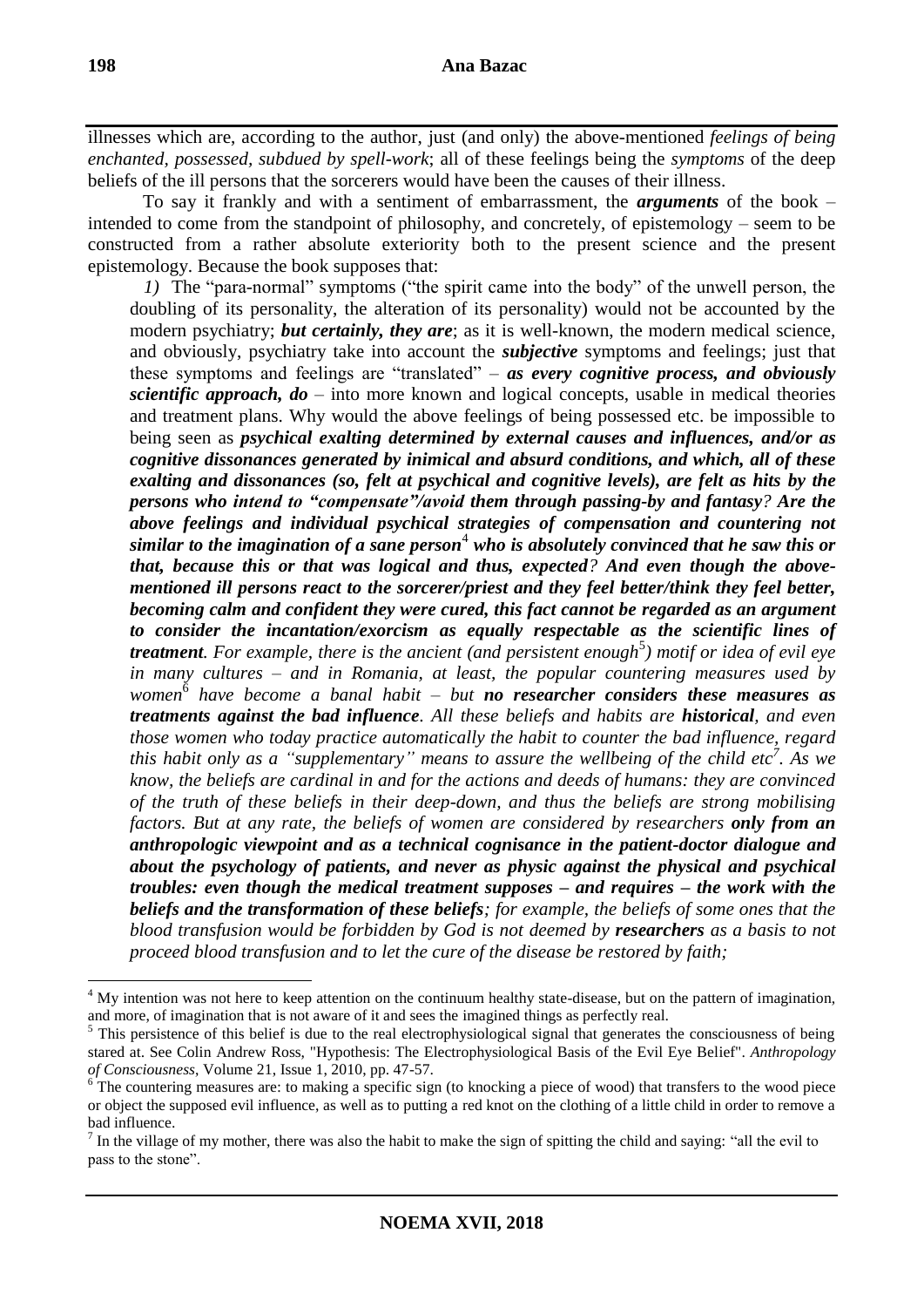2) Since the "normal"/normality, as well as the "mean" are only fictions (p. 14, Preface), the "para-illnesses" – is the explicit assumption of the author – ought not to be considered as a pre- or non-scientific definition of some external symptoms of psychical troubles; no, the "para-illnesses", illustrating the variety of the human feelings, must be viewed as normal and *normally curable by "para" means, as good magicians and priests*; therefore, according to the book, it would be legitimate to think that the "variety" of illnesses would allow a relativist conception where the weakness of scientific knowledge would "compensate" this weakness with enchanters and priests; *as if*, neither the knowledge of the psychical illnesses and nor their treatment would be possible only within a rational discourse; *but they are, and only the rational discourse allows both the explanation and the cure*; and all of these "para"-illnesses are and illustrate ancient folkloric representations/rationality, as the magical transfer of disease $8$ , as the forms of the theory about the causes of diseases in all the ancient cultures (sorcery, breach of taboo, disease-object intrusion, spirit intrusion, soul loss)<sup>9</sup>;

3) Because the "para"-ill persons feel better and seem to having been cured after the intervention of good magicians and priests – and certainly, because these "para"-ill persons have a strong belief in the specific/saint powers of the magicians and priests – the book presents this as the main argument of the thesis; but *this situation does not at all support the thesis of the author*, because *neither the appeal to magicians and priests nor the final feelings of patients do explain the complex roots of the illnesses and, since the cure of magicians and priests do not attack the causes, the final recovery and feeling better is more or less apparent; no argument or experience upholds that there will be no recurrence: and, obviously, in this case the magician and the priest will be again the healing solutions, will not they?* Therefore, instead of focusing on the problem of recovery in the mental diseases – and in this frame emphasising, from the epistemological standpoint announced in the title, the relativity of the recovery as such, as well as the differences between or the similarity of the *recovery in the modern hospitals* and *after the disenchantment made by the good magician* – the author has considered that, *because the ill persons who thought as cause of their illness a curse made by a necromancer (simpler, that they were bewitched) and thus, another sorcerer, a good one/a priest, would be their only remedy*, *the appeal to sorcery and religion would be as respectable line of treatment as the medical one*; therefore, *the author legitimates the sorcerer with the beliefs in sorcery*: or, the existence of the sorcerer with "the effects" he creates, i.e. the fact that some ones believe in sorcery (pp. 79, 83-86); or, the legitimacy of the sorcery with the thesis of the "perversity of the world" (a quote from Eric de Rosny<sup>10</sup>, the author fully assumes, p. 84);

*4)* Every human being is reasonable only because he/she searches for the *causes* of phenomena and pursues *the logical causal lines of cause-effect*. The human cognitive mechanism and processes consist just in this pursuit. The fact that the "para"-suffering person has the cultural level that determines him/her to believe that the cause of his/her ailment is the necromancer, and that only a good magician and a priest would/will cure him/her, *are not at all enough for deduce the epistemological conclusions that the above-mentioned "para"-*

<sup>8</sup> Wayland D. Hand, *Magical Medicine: The Folkloric Component of Medicine in the Folk Belief, Custom, and Ritual of the Peoples of Europe and America*, (Selected Essays of Wayland D. Hand) Foreword by Lloyd G. Stevenson, Berkeley, Los Angeles, London, University of California Press, 1980, pp. 93-106, 119-122.

<sup>9</sup> Forrest E. Clements, *Primitive Concepts of Disease*, Berkeley, Calif., University of California Publications in American Archaeology and Ethnology, Vol. 32, No. 2, 1932, quoted in Wayland D. Hand, p. 251.

<sup>&</sup>lt;sup>10</sup> Éric de Rosny, « L'univers de la sorcellerie », in *Justice et sorcellerie*, colloque international e Yaoundé, 17-19 mars 2005, Yaoundé, PUCAC, 2005, pp. 28-29 : "To say that it (AB, sorcery) does not exist, is to simply and naively negate the existence of perversity in this world".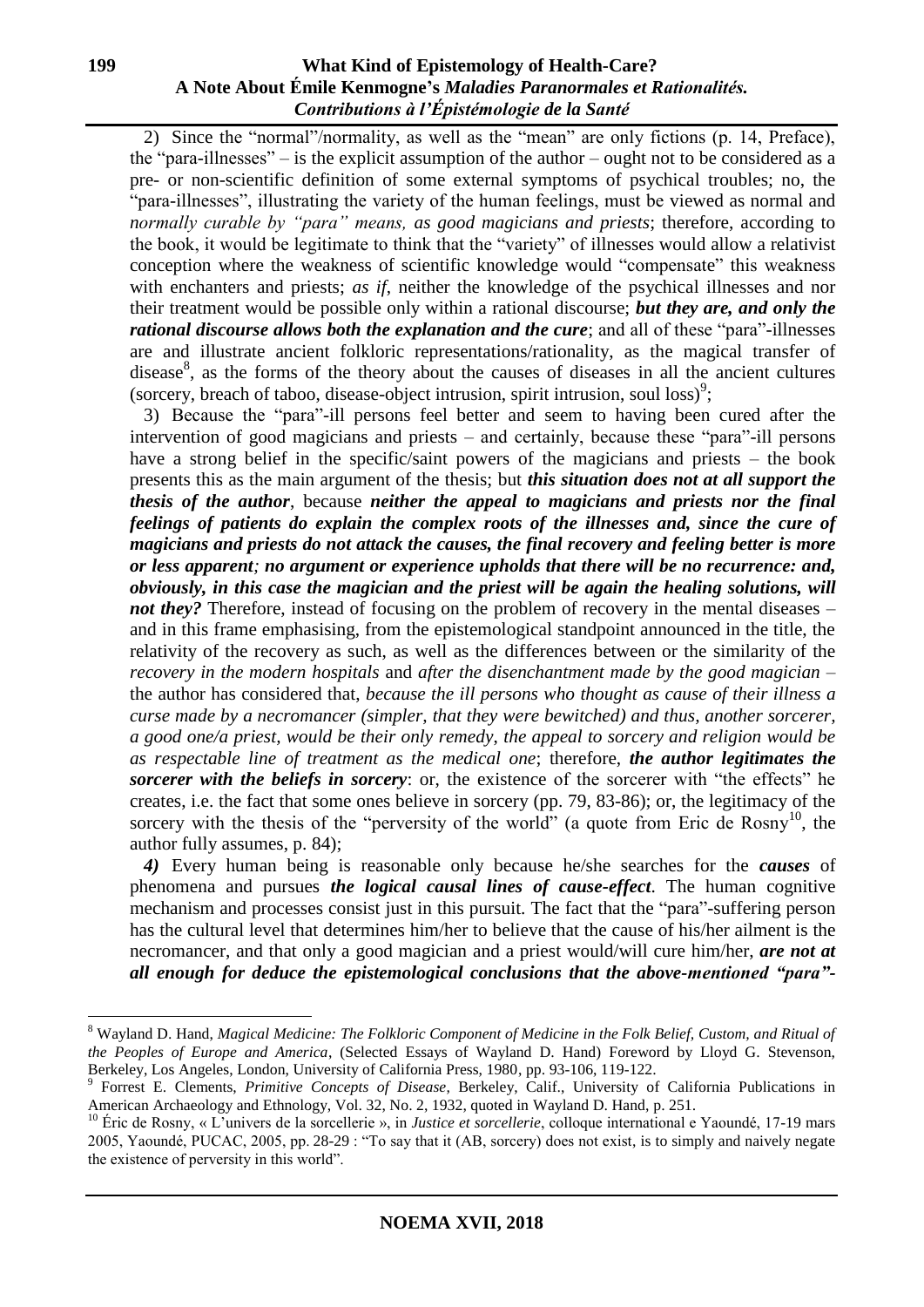*maladies would be different from any other psychical disorder and that their solution would*  be the good magician and a priest<sup>11</sup>. Therefore, the *rationality of medicine is not "proved" by the recovery as such<sup>12</sup>or only by (a persistent) recovery, but by the understanding of causes*; *the recovery is only a proof, but the proofs have to be falsified, have they?*

5) *The symbolic effectiveness of beliefs* – which is, obviously, a cognitive relationship and a feeling, identical in the attitude of modern ill persons and of the simpler ones, and in no way specific only to the African patients, as Kenmogne assesses – *is not tantamount to an argument of the "beneficial" character of healing by sorcerers*; but the author considers as proofs of sorcery and the sorcerer *only the images and conceptions about them*; anyway, what would be important, Kenmogne insists, is not to clarify the difference between objectivity/realism and symbolism but – we do not forget that the end of the author was an epistemological analysis – the care of sorcerers for the bewitched persons (p. 47). However, neither this criterion of *care* is good for Kenmogne, because the answer to the simple question, never posed by the author, of 'how would the sorcerer cure the ill person' does not give a proper image of the 'complexity of things'. And, after describing the scheme of the four types of rationality as operational and efficient theories of cure (1. the first type corresponding to *normal* pathologies and reflecting the Cartesian model of man-machine where an organ/part is detected as ill and repaired; 2. the second type corresponding to *psychological* pathologies, but where the fear and other beliefs are cured by psychotherapies; 3. the third type corresponding to *socio-pathologies*, real social conflicts, shifted to a symbolic level, cured by group therapies; 4. the fourth type – of spirito-logy – corresponding to "para"-spiritual pathologies), he arrives to the *definition of witchery*: art of healing the illnesses produced by "intentional spirits" (p. 52); and, grasping that the entire reasoning may not sound well, the author asserts that, in order to heal and because the state of good health cannot be determined, "a therapeutic syncretism" is necessary  $(p. 60)$ ;

6) The author thinks that the model of the Western medicine, 'based on the separation of material and spiritual parts', would be the pretext to advance the "science of spirito-logy" (pp. 35, 99) by stating that "the relationships between (AB, these parts) are not yet set in the Western medicine" (p. 63). No, *in principle they are set and, even though they would not be, would the healing of illnesses induced by "intentional spirits" be the solution*? Is the cure through sorcery and pray the valuable part of what was called the "village rationality" we must preserve and use/integrate?

7) *In no way, the tenet of the book, related to healing also through sorcerers, is not tantamount to the alternative*<sup>13</sup> *Asian (acupuncture, Ayurvedic) or European (homeopathy) systems and, fundamentally and everywhere, the herbal systems: because all of these* 

<u>.</u>

<sup>&</sup>lt;sup>11</sup> The same conception – obviously, ignoring the healing power of sorcerers – is in Bou-Yong Rhi, "Culture, Spirituality, and Mental Health: The Forgotten Aspects of Religion and Health", *Psychiatric Clinics*, Vol. 24, Issue 3, 2001, pp. 569-579, who expressly claimed that "Among all my patients in the second half of life—that is to say, over thirty five—there has not been one whose problem in the last resort was not that of finding a religious outlook on life. It is safe to say that every one of them fell ill because he had lost what the living religions of every age have given to their followers, and none of them had been really healed who did not regain his religious outlook".

 $12$  From the standpoint of considering the recovery as the proof of the "truthfulness" of the paradigm it is based on, it is no epistemological difference between the Western medicine and the quacks (or sorcerers and priests, as in Kenmogne), see Isabelle Stengers in Tobie Nathan et Isabelle Stengers, *Médecins et sorciers* (1995), Les Empêcheurs de penser en rond/La Découverte, 2012.

 $13$  The author equates these alternative medical systems and the "African" sorcery, quoting (p. 30) Jean-Jacques Wunenburger, *Imaginaires et rationalités des médecines alternatives* (2006), Paris, Belles Lettres, 2008, who never thought the sorcery as "alternative" medicine – on the contrary, he warned the above-mentioned alternative medical systems to not be confounded with "equivocal" "diversions", pp. 197, 211 – but only that the big influence of the alternative medical systems shows the crisis of the modern Western "mechanist" medicine.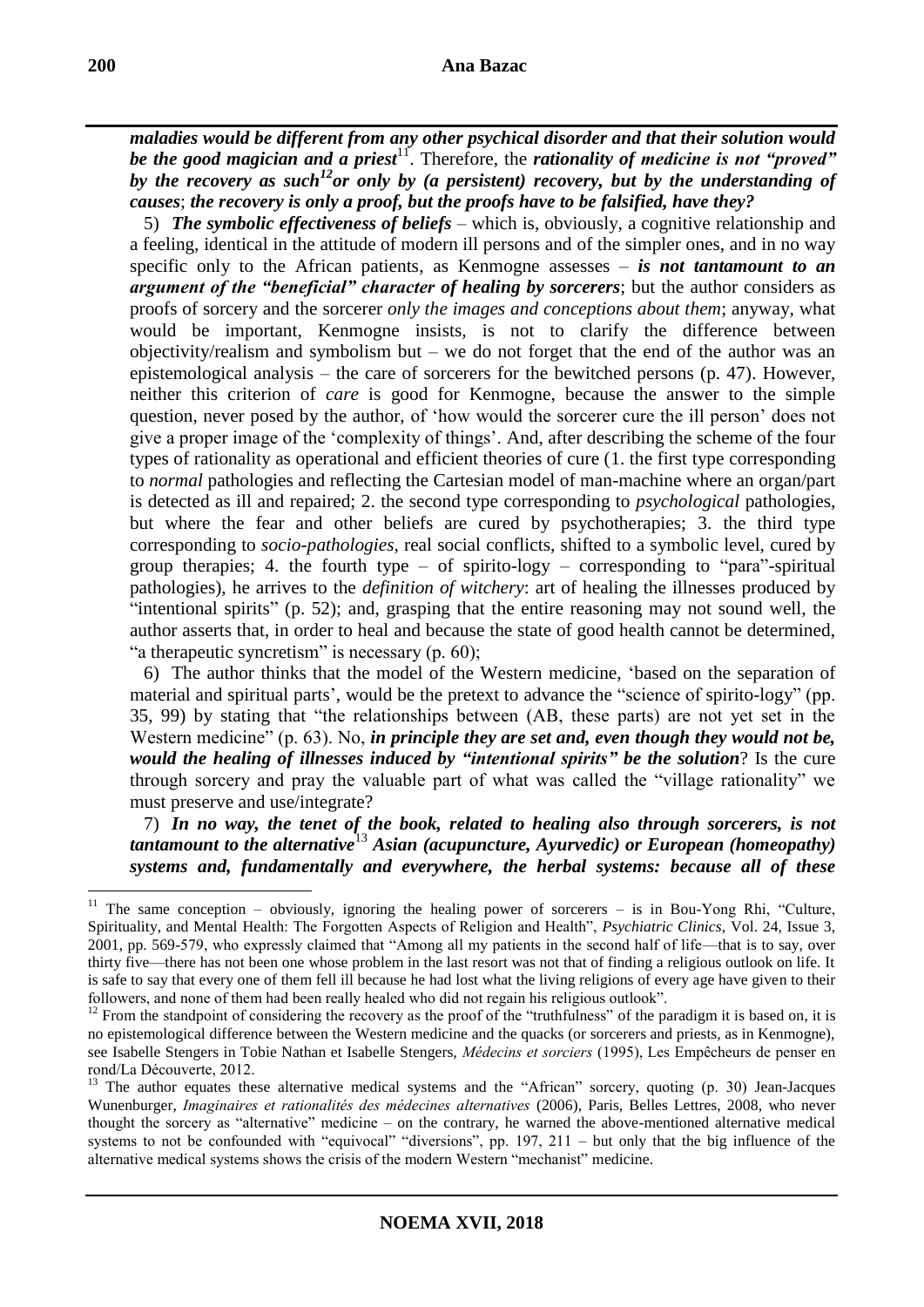*"alternative" systems are naturalistic, deterministic; as we know, at the origin of every medical system the priests/shamans made incantations as appeals to gods and as subordination of the medical procedures to the authority of gods who thus granted these procedures; but this origin has noting to do with the present different naturalistic medical systems; no one thinks that he/she will successfully substitute different naturalistic medical procedures with incantations.*

The explicit supposition of the author, beneficiary of in-depth studies in France (at the famous Salpêtrière hospital) concerning *philosophy of health* and *compared medical ethics*, is that the *African experiences and testimonials* of African philosophers and priests/exorcists would be the basis of his thesis: so, that so many – AB, but how many  $\omega$ *today*<sup>14</sup> – narrations about possessions etc. *would require a different "rationality"*, that of the mysterious spirit of man, that, briefly, would assume witchcraft and the sorcerer not as historical phenomena, but as *"normal"* (see for example, p.77), since they are useful in specific cultures.

Thus, the author has to make a consistent effort in order to explain the legitimacy of his assumptions. He discusses *sorcery* as activity of deviated persons who may heal other deviated persons (p. 62) and this: 1) would be real because people believe (p. 97), and 2) inexorably takes place in specific milieus, because one cannot separate the healing process from the milieu (p. 65); hence, he endorses the "para"-psychical illness reclaiming sorcery and pray *as if* they were the proof of an irreparable 'cultural difference' (p. 70); while concerning the sorcerer: the good magician who is the healer – opposed to the necromancer who induced the illness – may attenuate the suffering; but, Kenmogne says, it is difficult to evaluate this fact (p. 18). So, is it better to believe in the objectivity of sorcery, as he does and that's all? Seriously, all of these aspects must be – and are, because otherwise neither the analysis of the magic rationality has sense – *translated into a rational language*. And thus, we may understand the truth (because yes: the humans may know what is true, irrespective of the relative character of truth; if they would have not known the truth/true things, they would have remained in the stage of animals).

Of course, especially the psychical diseases, as well as the ill subjects, depend on the healing persons, and we cannot eliminate the subjective reception of all the influences of the healers and of society as a whole, and nor the subjective attitude of the healers. There are, as the medical science knows, three elements: the suffering person, the malady, and the healer (and healing personnel). But yes, the desire, the freedom, the spirit may be treated also as objects, and not only as some vague, ungraspable spiritual feelings, as the book sustains (p. 18).

The critique of the dominant Western medicine – based on fragmented lines of treatment and excessive amounts of drugs – is made *outside any social analysis*. The author speaks, certainly, about family or group relations, but *never about the social conditions which not only influence but*  even determinate the state of health and of troubles<sup>15</sup>.

<u>.</u>

<sup>&</sup>lt;sup>14</sup> The author is based on Hebga's testimonials about facts some decades ago; but he should have made a research of *how many Africans consider today*, in 2014-15, two years before the edition of the book, *that the sorcerers would have provoked their illnesses, and, especially, why have they this view.* 

<sup>&</sup>lt;sup>15</sup> Richard A. Miech, Avshalom Caspi, Terrie E. Moffitt, Bradley R. Entner Wright, Phil A. Silva, "Low Socioeconomic Status and Mental Disorders: A Longitudinal Study of Selection and Causation during Young Adulthood", *AJS*, Volume 104, Number 4, January 1999, pp. 1096–1131; Christopher G. Hudson, "Socioeconomic Status and Mental Illness: Tests of the Social Causation and Selection Hypotheses", *American Journal of Orthopsychiatry*, Vol. 75, No. 1, 2005, pp. 3-18; Yun-Mi Song, Robert L. Ferrer, Sung-il Cho, Joohon Sung, Shah Ebrahim, and George Davey Smith, "Socioeconomic Status and Cardiovascular Disease Among Men: The Korean National Health Service Prospective Cohort Study", *Am. J. Public Health*, 96 (1), 2006 January, pp. 152–159, doi: 10.2105/AJPH.2005.061853; Hannah Kuper, Hans-Olov Adami, Töres Theorell, Elisabete Weiderpass, "The Socioeconomic Gradient in the Incidence of Stroke. A Prospective Study in Middle-Aged Women in Sweden", *Stroke*, 38, 2007, pp. 27-33, doi: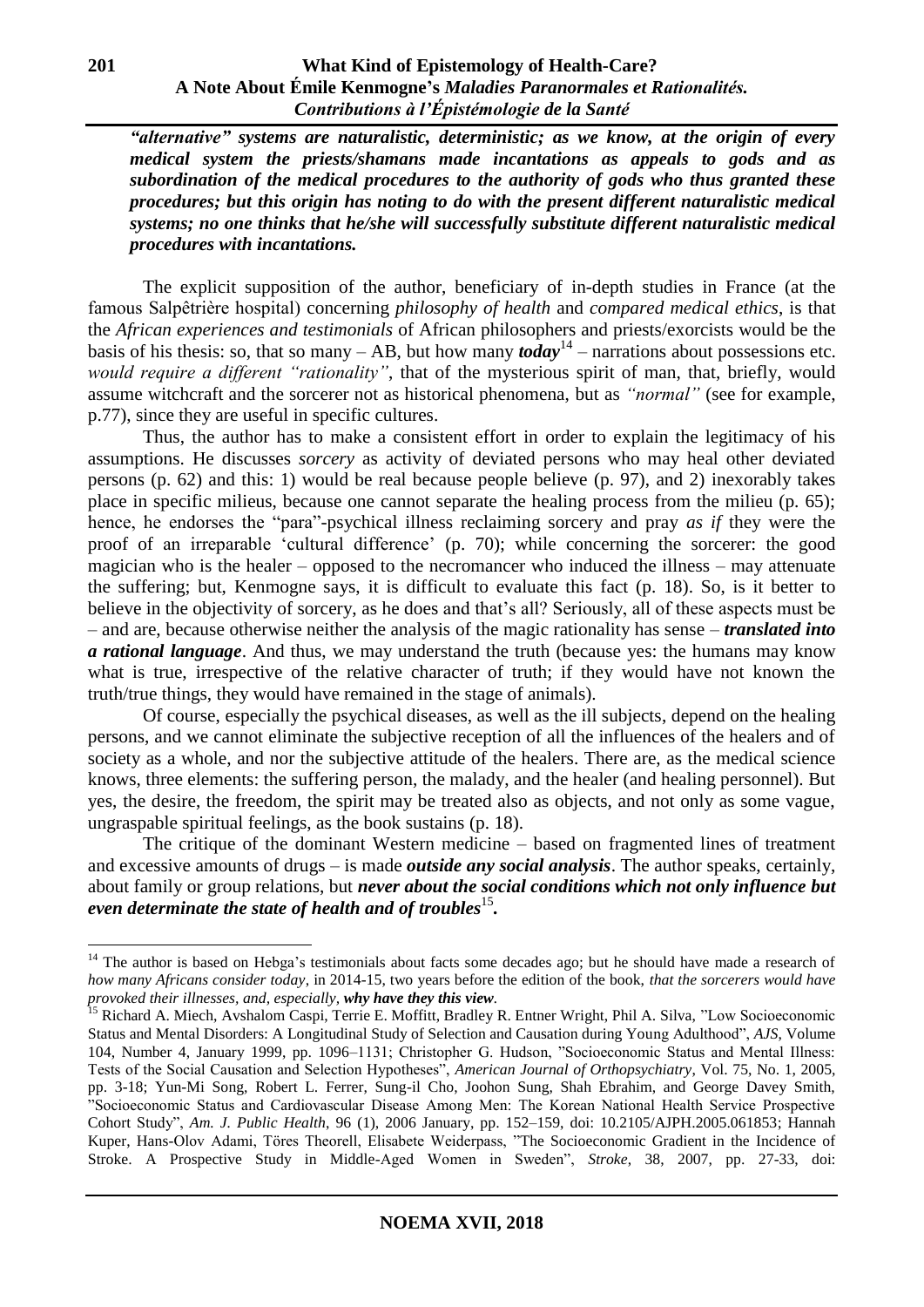For this reason, so *looking outside the social*, the author does not speak at all about prevention – possible not only by the medical knowledge of causes, but also by a change of the social conditions which induce false beliefs and alienating feelings – but only about *healing by descending to the mentality of the ill person*. Translating this in a brutal form, one gives justice to a fool, the whole good magician's procedure is reduced to that. But, epistemologically speaking, *in the modern psychiatry one uses both this practice to descend to the mentality of the ill person and that to explain him/her, and to help him/her in order to understand his/her reasoning* etc; and certainly, though the modern medicine knows that "there are not maladies, but patients", at the same time it analyses the aetiology, answers by repeatable procedures and usable drugs, and thus it may be preventive. And well, the good magician cures the ill person, but when he/she will confront the same social reality, will he/she not relapse? This is the basis of the necessity to change the social conditions which led/favour the psychical illness.

And still for he looks outside the social, *the author does not see the interests of the private property in medicine and pharmacy as the main causes of the above diverting of medicine*, for instance, of a "para"-making both ends meet by appealing to the medical advices from the popular magazines since people have no money to pay the visits to doctors<sup>16</sup>, and nor the *inner tendency* of medicine to estimate health and health-care in a *holistic* manner<sup>17</sup> (including the many-sided *interpretations* of the three elements: the patient, the doctor and the disease/illness<sup>18</sup>), or *to combine the targeted view with the holistic one*. And certainly, not only that the author has remained at some simplistic definitions of medicine, but *in no way the one-sided Western medicine based on determinism would not be "surpassed" by sorcerers and priests as "the healers"* (as he thinks, pp. 71-77). Thus, the critique of the claims of absolute rationality made by the Western medicine – critique already made by some leading epistemologists and physicians<sup>19</sup>, not read by the author – and the anthropological view about the role of sorcerers in Africa (see the reasons and studies of the magic thinking<sup>20</sup>) *do not lead to the pretence of collaboration of the three "equal" types of rationality* (the scientific, the magic, and the religious). Anyway, the idea of equality of science and religion and, thus, of their "complementary" function in society and medicine, is a banal fixture of the theory of religion legitimacy after the soaring of the modern science.

<u>.</u>

<sup>10.1161/01.</sup>STR.0000251805.47370.91; Richard Wilkinson and Kate Pickett, *The Spirit Level: Why Greater Equality Makes Societies Stronger* (2009), Foreword by Robert Reich (2010), New York, Bloomsbury Press, 2011; Anoop S. V. Shah, Kuan Ken Lee, David A. McAllister, Amanda Hunter, Harish Nair, William Whiteley, Jeremy P. Langrish, David E Newby, Nicholas L Mills, "Short term exposure to air pollution and stroke: systematic review and meta-analysis", *BMJ* 2015*,* 350 doi: http://dx.doi.org/10.1136/bmj.h1295; David Cooper, W.D. McCausland & Ioannis Theodossiou, "Is unemployment and low income harmful to health? Evidence from Britain", *Review of Social Economy*, Volume 73, Issue 1, 2015, pp. 34-60, DOI: 10.1080/00346764.2014.986969, demonstrating "that unemployment, low income and poor education adversely affect the time that people remain in good health".

<sup>&</sup>lt;sup>16</sup> See Ana Bazac, "Significances of an 'alternative' health care: the health column in a Romanian post-communist popular magazine", *Debatte: Journal of Contemporary Central and Eastern Europe*, Volume 20, Issue 2-3, 2012, pp. 151-169, published online 24 May 2013.

<sup>&</sup>lt;sup>17</sup> James Witchalls, "What is health?", *Philosophy and Medicine*, Volume I, Edited by K. J. Boudouris, Athens, International Center for Greek Philosophy and Culture, 1998, pp. 267-273; Johannes Bircher, "Towards a dynamic definition of health and disease", *Medicine, Health Care and Philosophy*, 8, 2005, DOI 10.1007/s11019-005-0538-y, pp. 335-341.

<sup>18</sup> Hans-Georg Gadamer, *The Enigma of Health: The Art of Healing in a Scientific Age* (1993), translated by Jason Gaiger and Nicholas Walker, Stanford University Press, 1996.

<sup>19</sup> See only Catherine Meyer (sous la dir.), *Livre noir de la psychanalyse : Vivre, penser et aller mieux sans Freud*, Éditions Les arènes, 2005; Tobie Nathan (sous la dir.), *La guerre des psys. Manifeste pour une psychothérapie démocratique*, Les empêcheurs de penser en rond, 2006.

<sup>20</sup> See only Anna Fedele and Ruy Llera Blanes (Eds.), *Encounters of Body and Soul in Contemporary Religious Practices,* New York, Oxford, Berghahn Books, 2011.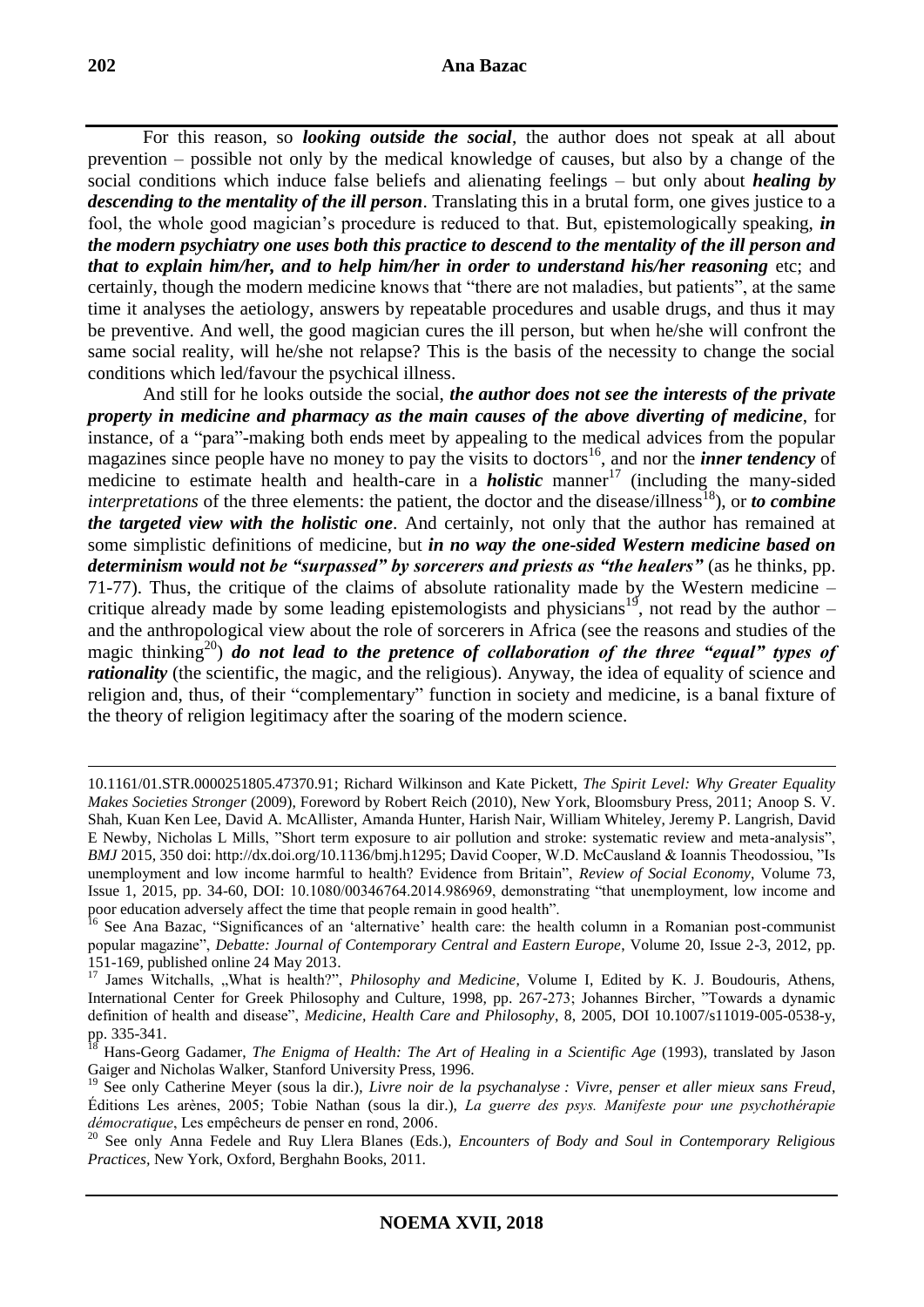With the entire impression of devastating critique of the book, it was an important experience for me. Because this book shows in what measure the removal from a really social and holistic standpoint – so, not only from the account of *both body and mind/spirit*, but also of *whole organism and whole environment relationships* – generates a conscious or unconscious *conservative* standpoint. The author's image is not just a rejection of the Western type medicine that floods people with good or placebo type drugs and where the access to medicine is polarised, but rather a return to pre-scientific so to speak healing methods considered as normal, good, and sometimes even substitutes of the scientific medicine. *What is conservative is the praise of these pre-scientific methods, in the name of the cultural difference and peculiarity*. Instead of being preoccupied with what is universal in the African culture and how the people from Africa may attain the universal values and technically possible means of human development, and instead of discussing the reasons of the inertia and recurrence of the sorcery and "para"-psychical illnesses (and not only in Africa), *the book considers that the cultural backwardness – manifested not only in the recurrence of the sorcery and "para"-psychical illnesses, but also in their praising – would be "normal"*. This conservative epistemological model contains also the praise of religion, as the "third rationality" that would deserve to last.

The idea of "complementary" use of the scientific medicine, the pre-scientific one and religion is old enough: at least the "complementary" relation of science and religion in the medical act. And once more, the sorcerer's incantation cannot be equated with herbal systems (where the natural molecules prove to be more efficient<sup>21</sup> and lasting than the synthetic ones<sup>22</sup>), and neither with acupuncture, homeopathy or Ayurvedic. With the entire not yet known power of the human mind, the hope in the possible healing is certainly important (salutary), but as such it is not recovery. *The recovery – in the psychical disease – is the attaining of balance and, at the same time, lucidity and self-judgement, and the joy of life by this lucid and balanced consciousness*. If the condition of lucidity is not attained (the author suggests that sometimes this condition is not at all necessary, pp. 78-80), it is difficult to speak about recovery: in the present era, not some centuries ago.

There are, certainly, many white places in our knowledge of the world and the psychical diseases. But this doesn't mean that we can fill them with religious beliefs and beliefs in sorcerers. The efficiency of the magical practices is proved in as far as the ill person arrives to see the world with his own lucid eyes, and not through different types of mythical veils. But as the book also explained, this does not happen after sorcery *séances*. Therefore, the amelioration of symptoms does not mean in fact, recovery.

As it already has appeared, on the one hand, the book "ethnologizes", and thus, on the other hand, it is, involuntarily of course, racist: since it suggests that "the Africans are so as they may be the model of belief in sorcery"<sup>23</sup>. The author states that the theory that sorcery exists ought to be taken as a scientific theory, as the atomistic one, for instance (p. 97). Or, no, *atomism was a hypothesis – and the atomist philosophers did not see the "effects" of the atoms, as the author assumes that the beliefs of believers would be facts demonstrating the existence of sorcery –; atomism became a theory only when science has demonstrated it.*

The author explicitly assumes the standpoint of a believer, insisting on the healing power of God as it/since it is believed by the examples given by Hebga. At the same time, he is interested to give arguments, but not having too much, he mixes and substitutes the epistemological arguments

<sup>&</sup>lt;sup>21</sup> Donald R Beans, *Integrative Endocrinology: The Rhythms of Life*, New York, Routledge, 2010.

<sup>&</sup>lt;sup>22</sup> Louis S. Miller, Xinshuan Su, "Artemisinin: Discovery from the Chinese herbal garden", *Cell*, 146 (6), 2011, pp. 855–858.

 $^{23}$  Only the sorcerers "pertaining to the same cultural area as the ill persons, know how to decode the situation...", p. 102.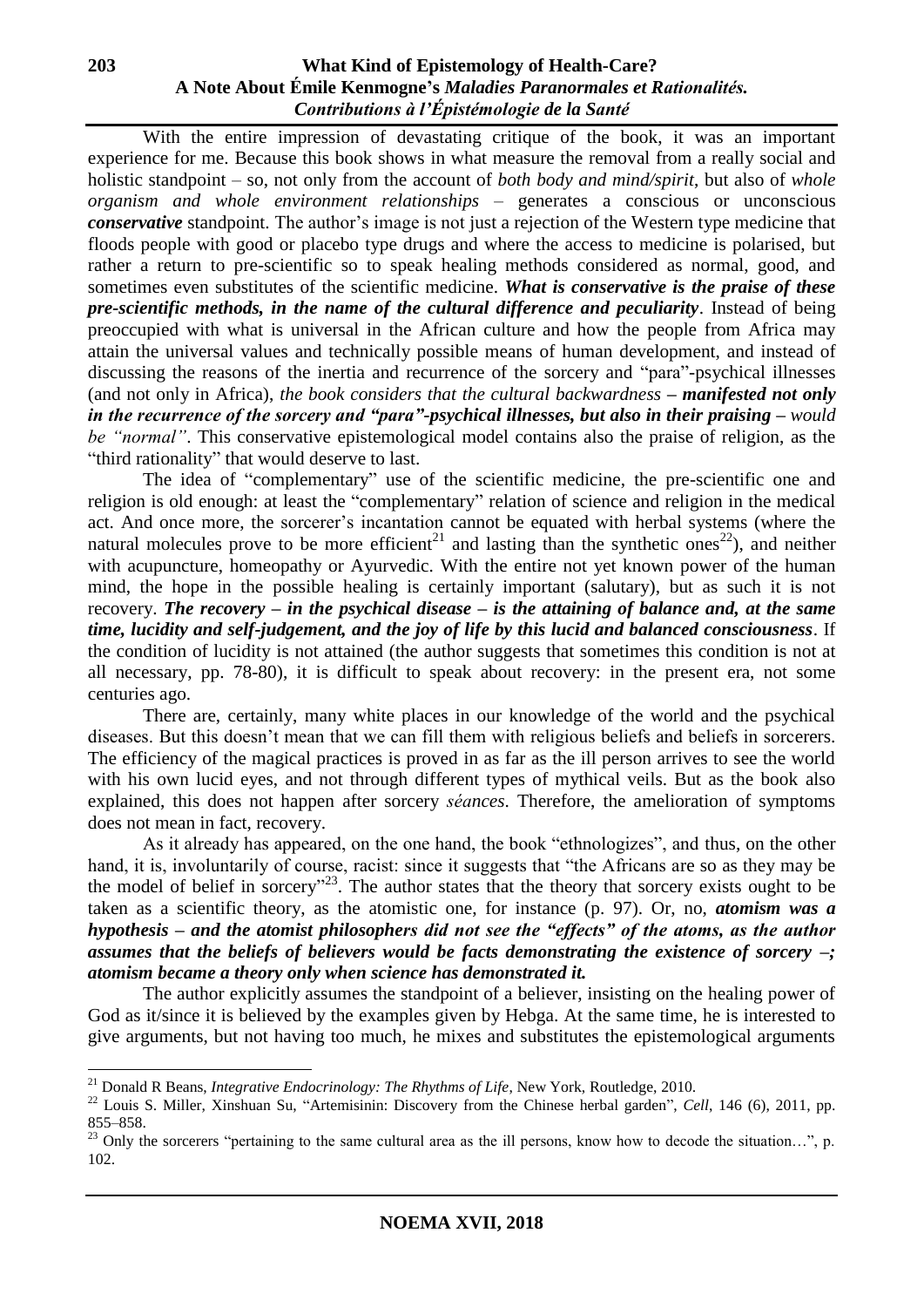with the anthropological, cultural ones, and he thinks to substantiate his position by presenting it both as a deduction from metaphysics and an introduction to a necessary "metaphysics of sorcery". At all events, he thinks that the problem of some one's decision to become a sorcerer – inducing the good or the evil in the world – is "metaphysical" (p. 89): thus not social (economic, political), not cultural, not neuro-physiological<sup>24</sup>, not holistic by including all of these points of view, but metaphysical. What can be said about this?

## **Three final epistemological conclusions**

1) Not only the author, but the entire *mainstream* tradition of philosophical analysis of the modern thinking and science *breaks/separate the evolution of scientific paradigms from the social environment they were produced*. But this pattern of thinking is not "technical" and not at all able to "focusing on epistemological problems and specialised issues without mixing problematic ideologies": just because *the real process of construction and diffusion of science is "mixed" with, that is, conditioned by the dominant ideologies*, and because *science is a social process taking place in the social environment***.** And just because: *metaphysics too is related, directly and indirectly, to society and explicit ideologies***.**

But the critique of "mechanical" science of "Cartesian origin" – based on the principle of mechanism and thus, on the presumption of possibility of analysis of *parts* and their *functions* within the *whole mechanism* – is made by the author and the entire *mainstream* tradition of modern worldview *as if science* would not be the genuine human enterprise capable to self-critique and evolve; or *science is just this human enterprise capable to self-critique and evolve, namely to surpass its former presumptions and patterns*. But, in order to being legitimate to oppose to science their non-scientific, non-rationalist representation of the world, the book and the entire *mainstream* tradition of modern worldview have *reduced* the scientific effort to a caricature: *as if* there would not be psychological disciplines, neurosciences and non-spiritualist philosophy tackling the spiritual area of the world. Briefly, the author and the entire *mainstream* tradition of modern worldview made a critique of science from the standpoint of religion and "spirituality". Once more, *the falsity of their presumptions consists not in the assertion of the complexity of the consciousness and, generally, the spiritual realm* – the special "aura" of the living entities, from cells and chemical systems<sup>25</sup> to animals<sup>26</sup> and man – and *neither in the maintaining that the understanding of this complexity still has many white spots*, because, obviously, these white spots exist, but because *they suggest that this fact would legitimate irrational institutions and practices*; *and that this type of false inference – translation from the description of difficult problems to the supply of sorcery and play – would be normal and people have to get used to it***.**

Or, the present negative phenomena in the scientific world<sup>27</sup>, as well as the excessive fragmentation in the research of man's health, as well as the reductionism that overwhelms not only

 $24$  Because: in the same conditions, not all of them become crazy.

<sup>&</sup>lt;sup>25</sup> Ladislav Kovác, "Life, chemistry and cognition: Conceiving life as knowledge embodied in sentient chemical systems might provide new insights into the nature of cognition", *Embo Reports*, 2006, June, 7 (6), pp. 562-566.

<sup>&</sup>lt;sup>26</sup> See Jakob von Uexküll, *A Forray Into the Worlds of Animals and Humans* (1934), Translated by Joseph D. O'Neil, Introduction by Dorion Sagan, Afterword by Geoffrey Winthrop-Young, Minneapolis, London, University of Minneapolis Press, 2010, where the preservation of life is the result of meanings acquired in functional cycles of perception and effect, realised in present experiences and imprinted in instincts, and where – for there are, thus, present (acknowledgeable through sense organs) and past experiences (fixed into instincts) – the impression made by animal behaviours according to past experiences seems to allow their characterisation as "magic" (pp. 122-124).

<sup>27</sup> See at least: Irving Kirsch, *The Emperor's New Drugs: Exploding the Anti-Depressant Myth*, London, Bodley Head, 2009; Ben Goldacre, *Bad Science: Quacks, Hacks, and Big Pharma Flacks*, London, Harper, 2009; Mark Rapley,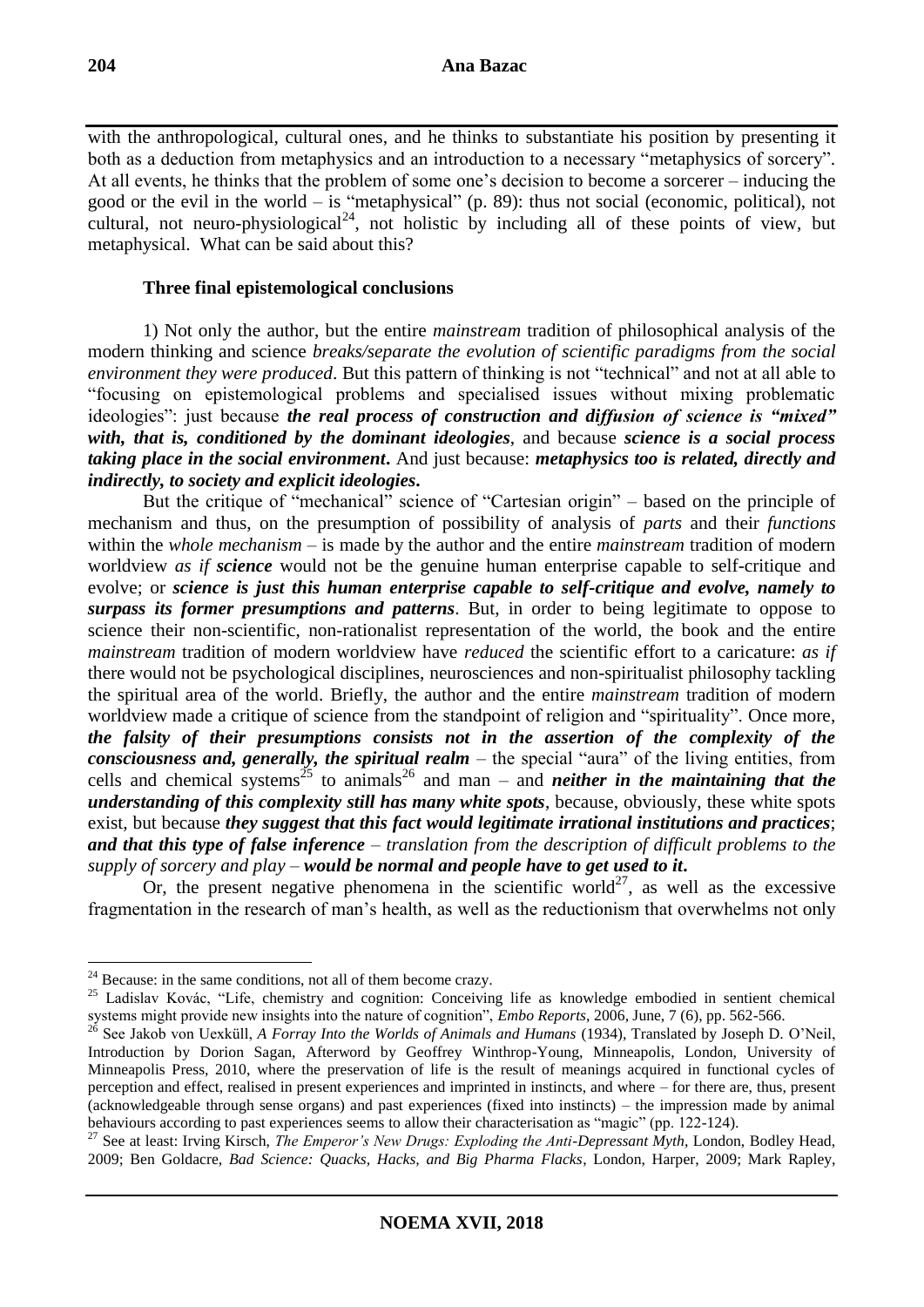the patients but also the healthy people too with both too much (efficient or not) drugs and at the same time incredible bad/unhealthy food and environment, *all of these phenomena are not the result of the poor Descartes' epistemological model of mechanism, but of the specific logic of capitalism*. And *they cannot be countered with sorcery and pray*, as nor metaphysics can substitute a holistic approach where sociology and economics are as important as cultural history is.

And offering as means of healing and human development the witchcraft and pray for God's mercy, the book does not critique in fact the model of mechanism, but, consciously or not, by separating the formation of psychical impressions from their complex social conditions<sup>28</sup>, it is another *ideological brick for the irrational education of the human persons*. The praised sorcery cannot critique the mechanism (only the model of *organism*, including of human and social organism, may do this), but it *contributes to the diffusion of irrational thinking*. Thus, the book – as many "metaphysical" solutions are  $-$  is only an aid of the aggressive irrational pressure of the dominant institutions. This pressure uses both the falsehood and the *post hoc* logical fallacy<sup>29</sup>: because of the irrational and reduced quality education, as well as because of the insecurity of economic and political conditions, and of the uncertainty of the human thinking in a cognitive regime bombarded by irrationality and deceit, many people are sad and confuse, but instead of offering them conditions for a rationalist analysis and stimuli for activism, the religious institutions offer them exorcists, while the wizards sell them their products; all of them supported by this type of "metaphysical" proposition of a "spiritology" "legitimated" by the beneficial results of sorcery and pray.

2) The second aspect concerns the so-called "ethnographical" character of a philosophy that seems to equate the defence of the African philosophy and the African mind with the promotion of sorcery; while the "universal" flavour would arise from the assumption of the Christian religion. But, as it was clearly said, a valuable African philosophy is neither an "ethnographical" one and nor the uncritical defence of the Western philosophical schools, but one whose "participation to a universal philosophical dialogue" contributes to "the triumph of the forces of change, progress and development of Africa", therefore one where the African philosophers "are able to put their intellect in the service of the aspirations and struggles of the African peoples"<sup>30</sup>. Nowadays, this insistence of *close relationship* of philosophy with both the *present* science and technology and the *real social problems*<sup>31</sup>, is also valid for every national philosophy, including the Romanian one. Philosophy is not a false *meta* look about an unknown complexity (by the philosopher), but a free flight of the

 But also Ana Bazac, "Gramsci et Mounier sur la « guerre de position » ", *Revue de l'enseignement et de la recherche philosophiques*, Numéro Spécial, Actes du Colloque international sur le personnalisme : « Les intellectuels africains et européens en lutte contre l'oppression, pour la dignité de la personne », Bénin, 2009, pp. 137-152.

Joanna Moncrieff and Jacqui Dillon (Eds.), *De-medicalizing Misery: Psychiatry, Psychology and the Human Condition*, London, Palgrave Macmillan, 2011.

<sup>&</sup>lt;sup>28</sup> See two books which do not separate the psychical troubles from the social conditions: George W. Brown, Tirril Harris (Eds.), *Social origins of Depression* (1978), Abingdon UK, New York, Routledge, 2011; Johann Hari, *Lost Connections: Uncovering the Real Causes of Depression – and the Unexpected Solutions*, New York, Bloomsbury, 2018.

<sup>29</sup> *Vatican to provide 'exorcism course' as reports of demonic possessions in Italy soar*, 26/02/2018, [http://www.euronews.com/2018/02/26/vatican-to-provide-exorcism-course-as-reports-of-demonic-possessions-in-italy](http://www.euronews.com/2018/02/26/vatican-to-provide-exorcism-course-as-reports-of-demonic-possessions-in-italy-soar?utm_campaign=Echobox&utm_medium=Social&utm_source=Facebook#link_time=1519667059)[soar?utm\\_campaign=Echobox&utm\\_medium=Social&utm\\_source=Facebook#link\\_time=1519667059.](http://www.euronews.com/2018/02/26/vatican-to-provide-exorcism-course-as-reports-of-demonic-possessions-in-italy-soar?utm_campaign=Echobox&utm_medium=Social&utm_source=Facebook#link_time=1519667059)

<sup>30</sup> Olusegun Oladipo, *The idea of African Philosophy: A Critical Study of the Major Orientations in Contemporary African Philosophy* (1992), translated into French by Félix Nestor Ahoyo in 2012, (*L'idée de philosophie africaine. Une étude critique des grandes orientations dans la philosophie africaine*), Ibadan, Omoade Printing Press, p. 5, 110-117.

<sup>&</sup>lt;sup>31</sup> See *Philosophy Manual, a South-South Perspective*, Published under the direction of Phinith Chanthalangsy and John Crowley, Coordinators: Ali Benmakhlouf, Enrique Dussel, Nkolo Foé, Rainier Ibana, With the support of the Kingdom of Saudi Arabia King Abdullah Bin Abdulaziz programme for a Culture of Peace and Dialogue, Paris, UNESCO, 2014, 238 p. (presented by me in the Romanian Revista de filosofie, 1, 2015, pp. 153-154).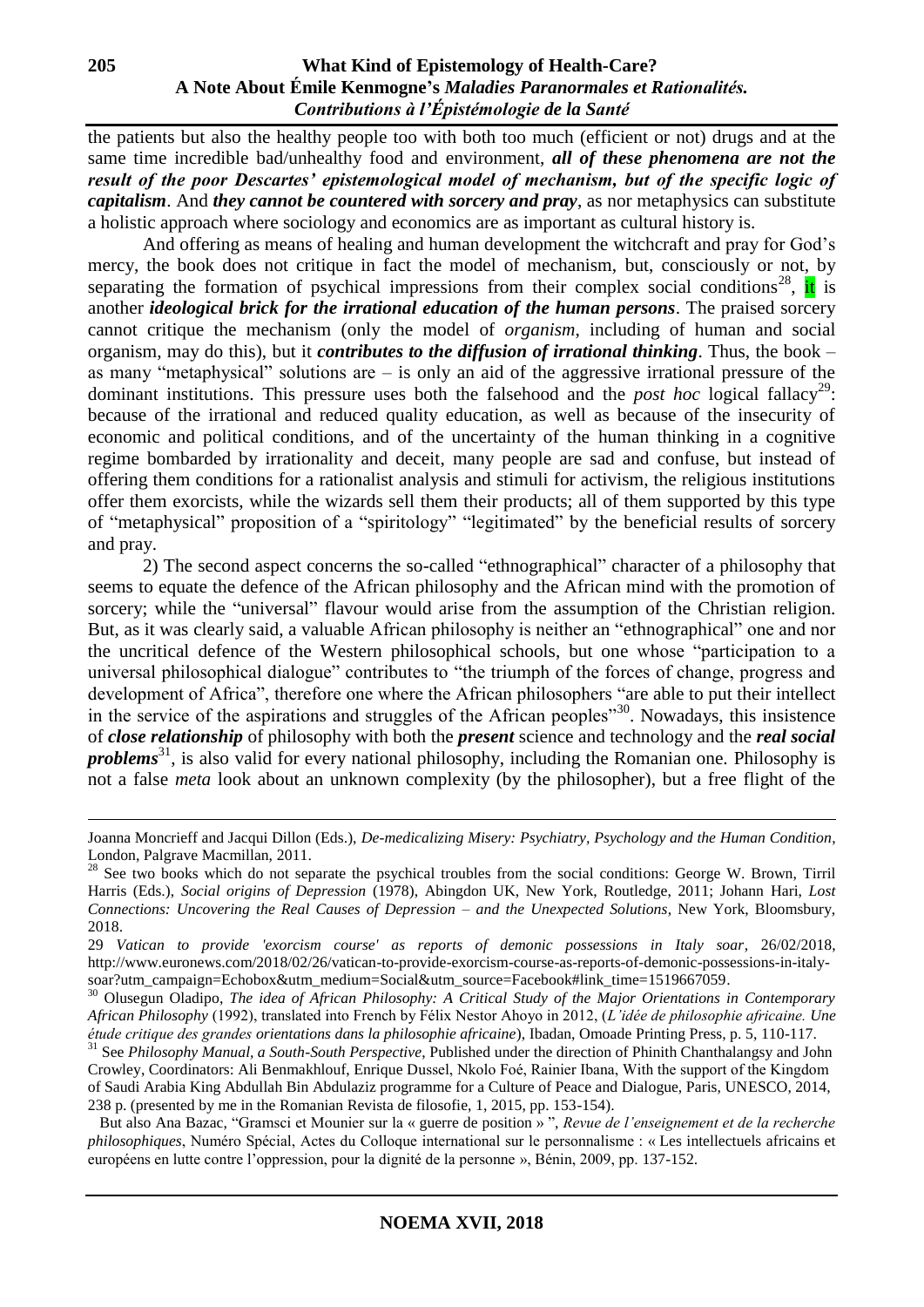human logic for the *development of the uniqueness of every human being in the dialectics of the human species*. A philosophy cherishing sorcery and pray as something related to the 'African soul' is just *opposed to the original and daring thinking able to promote its own "scientific design"* – instead of the "intellectual and scientific exploitation" – *and to behave in the manner of "epistemic disobedience" of copying the imperialist cultural prejudices*<sup>32</sup> *about the non-Western*  cultures<sup>33</sup>. It is only a *mimetic* endeavour to copy these prejudices, because *the emphasising of the local cultures does not mean the taking over of whatever traditional aspect*: *traditions are not equivalent to each other*, and *not every tradition is just as important for the development of the uniqueness of every human being in the dialectics of the human species*.

3) The author of this book – whom I know from years and sincerely appreciate – will certainly not be upset for this review. Not only because, as a philosopher, assumes Aristotle's famous *Amicus Plato*… (from the *Nicomachean Ethics*, 1096a), but mainly because, through this review, he is a principal part, offering the matter for the *analysis* we all need about how to treat the spiritual affairs and the irrational solutions offered by traditional institutions which, because of extra philosophical reasons, are still in fashion, being imposed by the mainstream ideologies of the "best of all possible worlds".

# **References**

- 1. Bazac, Ana. "Relations entre les états de l'Europe occidentale et l'Afrique : le thème de la tolérance libérale", *Romanian review of political science and international relations*, 1, 2009, pp. 11-22.
- 2. Bazac, Ana. "Gramsci et Mounier sur la « guerre de position » ", *Revue de l'enseignement et de la recherche philosophiques*, Numéro Spécial, Actes du Colloque international sur le personnalisme : « Les intellectuels africains et européens en lutte contre l'oppression, pour la dignité de la personne », Bénin, 2009, pp. 137-152.
- 3. Bazac, Ana. "Significances of an 'alternative' health care: the health column in a Romanian post-communist popular magazine", *Debatte: Journal of Contemporary Central and Eastern Europe*, Volume 20, Issue 2-3, 2012, pp. 151-169, published online 24 May 2013.
- 4. Beans, Donald R. *Integrative Endocrinology: The Rhythms of Life*, New York, Routledge, 2010.
- 5. Bircher, Johannes. "Towards a dynamic definition of health and disease", *Medicine, Health Care and Philosophy*, 8, 2005, DOI 10.1007/s11019-005-0538-y, pp. 335-341.
- 6. Brown, George W. and Tirril Harris (Eds.), *Social origins of Depression* (1978), Abingdon UK, New York, Routledge, 2011.
- 7. Clements, Forrest E. *Primitive Concepts of Disease*, Berkeley, Calif., University of California Publications in American Archaeology and Ethnology, Vol. 32, No. 2, 1932, quoted in Wayland D. Hand, p. 251/
- 8. Cooper, David, W.D. McCausland & Ioannis Theodossiou, "Is unemployment and low income harmful to health? Evidence from Britain", *Review of Social Economy*, Volume 73, Issue 1, 2015, pp. 34-60, DOI: 10.1080/00346764.2014.986969.
- 9. de Rosny, Éric. « L'univers de la sorcellerie », in *Justice et sorcellerie*, colloque international e Yaoundé, 17-19 mars 2005, Yaoundé, PUCAC, 2005, quoted in Kenmogne.

<sup>1</sup> <sup>32</sup> See the the prejudices assumed by Hegel etc., in Ana Bazac, "Relations entre les états de l'Europe occidentale et l'Afrique : le thème de la tolérance libérale", *Romanian Review of Political Science and International Relations*, 1, 2009, pp. 11-22.

<sup>33</sup> Walter D. Mignolo, "Epistemic Disobedience, Independent Thought and De-Colonial Freedom", *Theory, Culture & Society*, Vol. 26, No. 7-8, 2009, pp. 1-23, citing the distinguished philosophers Paul Hountondji and Kwasi Wiredu.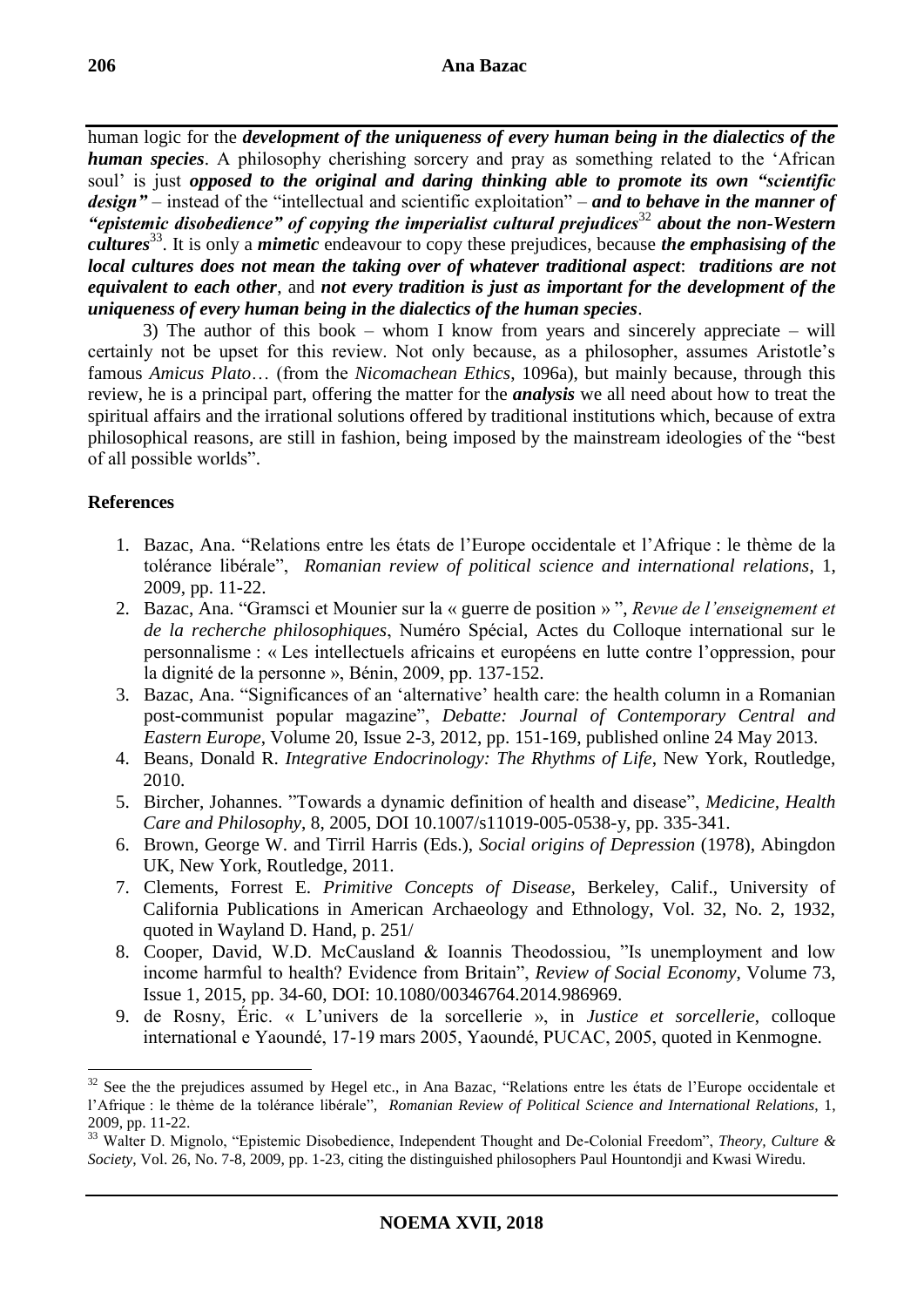- 10. Fedele, Anna and Ruy Llera Blanes (Eds.), *Encounters of Body and Soul in Contemporary Religious Practices,* New York, Oxford, Berghahn Books, 2011.
- 11. Gadamer, Hans-Georg. *The Enigma of Health: The Art of Healing in a Scientific Age* (1993), translated by Jason Gaiger and Nicholas Walker, Stanford University Press, 1996.
- 12. Goldacre, Ben. *Bad Science: Quacks, Hacks, and Big Pharma Flacks*, London, Harper, 2009.
- 13. Hand, Wayland D. *Magical Medicine: The Folkloric Component of Medicine in the Folk Belief, Custom, and Ritual of the Peoples of Europe and America*, (Selected Essays of Wayland D. Hand) Foreword by Lloyd G. Stevenson, Berkeley, Los Angeles, London, University of California Press, 1980.
- 14. Hari, Johann. *Lost Connections: Uncovering the Real Causes of Depression – and the Unexpected Solutions*, New York, Bloomsbury, 2018.
- 15. Hebga, Pierre Meinrad. *La rationalité d'un discours africain sur les phénomènes paranormaux*, Paris, L'Harmattan, 1998, quoted in Kenmogne.
- 16. Hudson, Christopher G. "Socioeconomic Status and Mental Illness: Tests of the Social Causation and Selection Hypotheses", *American Journal of Orthopsychiatry*, Vol. 75, No. 1, 2005, pp. 3-18.
- 17. Kenmogne, Émile. *Maladies paranormales et rationalités. Contributions à l'épistémologie de la santé*, Préface de Dominique Folscheid, Paris, L'Harmattan, 2016.
- 18. Kirsch, Irving. *The Emperor's New Drugs: Exploding the Anti-Depressant Myth*, London, Bodley Head, 2009.
- 19. Kovác, Ladislav. "Life, chemistry and cognition: Conceiving life as knowledge embodied in sentient chemical systems might provide new insights into the nature of cognition", *Embo Reports*, 2006, June, 7 (6), pp. 562-566.
- 20. Kuper, Hannah, Hans-Olov Adami, Töres Theorell, Elisabete Weiderpass. "The Socioeconomic Gradient in the Incidence of Stroke. A Prospective Study in Middle-Aged Women in Sweden", *Stroke*, 38, 2007, pp. 27-33, doi: 10.1161/01.STR.0000251805.47370.91.
- 21. Meyer, Catherine (sous la dir.). *Livre noir de la psychanalyse : Vivre, penser et aller mieux sans Freud*, Éditions Les arènes, 2005.
- 22. Miech, Richard A., Avshalom Caspi, Terrie E. Moffitt, Bradley R. Entner Wright, Phil A. Silva. "Low Socioeconomic Status and Mental Disorders: A Longitudinal Study of Selection and Causation during Young Adulthood", *AJS*, Volume 104, Number 4, January 1999, pp. 1096–1131.
- 23. Mignolo, Walter D. "Epistemic Disobedience, Independent Thought and De-Colonial Freedom", *Theory, Culture & Society*, Vol. 26, No. 7-8, 2009, pp. 1-23.
- 24. Miller, Louis S., Xinshuan Su. "Artemisinin: Discovery from the Chinese herbal garden", *Cell*, 146 (6), 2011, pp. 855–858.
- 25. Nathan, Tobie et Isabelle Stengers. *Médecins et sorciers* (1995), Les Empêcheurs de penser en rond/La Découverte, 2012.
- 26. Nathan, Tobie (sous la dir.). *La guerre des psys. Manifeste pour une psychothérapie démocratique*, Les empêcheurs de penser en rond, 2006.
- 27. Oladipo, Olusegun. *L'idée de philosophie africaine. Une étude critique des grandes orientations dans la philosophie africaine* (1992), translated into French by Félix Nestor Ahoyo, Ibadan, Omoade Printing Press, 2012.
- 28. *Philosophy Manual, a South-South Perspective*, Published under the direction of Phinith Chanthalangsy and John Crowley, Coordinators: Ali Benmakhlouf, Enrique Dussel, Nkolo